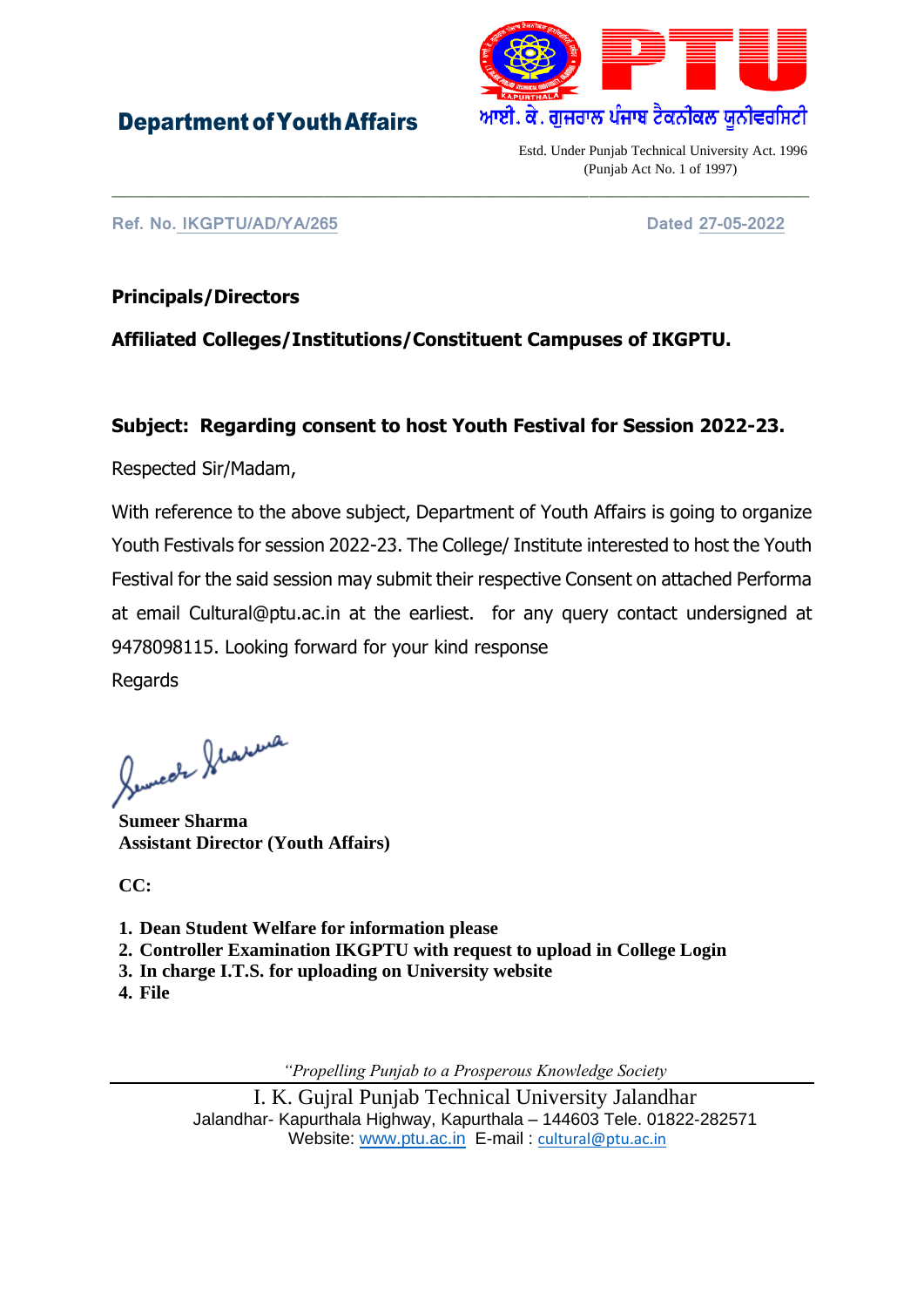## I. K. GUJRAL PUNJAB TECHNICAL UNIVERSITY

#### **Department of Youth Affairs**

| <b>Consent for Hosting Zonal or Inter Zonal Youth Festival for the Session 2022-23</b> |                                                                                            |                                                                                                                                                                    |
|----------------------------------------------------------------------------------------|--------------------------------------------------------------------------------------------|--------------------------------------------------------------------------------------------------------------------------------------------------------------------|
| 1.                                                                                     | Name of the College/Institute                                                              |                                                                                                                                                                    |
| 2.                                                                                     | <b>Consent for ZONAL or INTER-</b><br><b>ZONAL</b>                                         |                                                                                                                                                                    |
| 3.                                                                                     | Name of Principal/Director<br>Phone No & E-mail Id:                                        |                                                                                                                                                                    |
| 4.                                                                                     | Name of Cultural Coordinator<br>Phone No & E-mail Id:                                      | ________________________________                                                                                                                                   |
| 5.                                                                                     | Detail of Venues (with Approx.<br>Capacity)                                                |                                                                                                                                                                    |
|                                                                                        | No. of Auditorium<br>a)<br>No. of Amphitheatre/Open<br>b)                                  | ----------------------------(with Approx. Capacity)----------------------------<br>----------------------------(with Approx. Capacity)---------------------------- |
|                                                                                        | Air Theatre                                                                                |                                                                                                                                                                    |
|                                                                                        | No. of Conference Hall<br>$\mathbf{c})$                                                    | -----------------------------(with Approx. Capacity)----------------------------                                                                                   |
|                                                                                        | No. of Big Halls<br>d)                                                                     | -----------------------------(with Approx. Capacity)----------------------------                                                                                   |
|                                                                                        | No. of Open Stage<br>e)                                                                    | ----------------------------(with Approx. Capacity)-----------------------------                                                                                   |
| 6.                                                                                     | Details of Accommodation for                                                               |                                                                                                                                                                    |
|                                                                                        | Students & Officials (M/F)<br><b>Male Students</b><br>a)                                   |                                                                                                                                                                    |
|                                                                                        | <b>Female Students</b><br>b)                                                               | -----------------------------(with Approx. Accommodation)----------------------<br>-----------------------------(with Approx. Accommodation)---------------------- |
|                                                                                        | Male Officials<br>C)                                                                       | ----------------------------(with Approx. Accommodation)----------------------                                                                                     |
|                                                                                        | Female Officials<br>d)                                                                     | ----------------------------(with Approx. Accommodation)---------------------                                                                                      |
|                                                                                        | e) Guest/Judges (M/F)                                                                      | ---------------------------(with Approx. Accommodation)---------------------                                                                                       |
| 7.                                                                                     | Description of Food arrangements<br>for participating teams & officials                    |                                                                                                                                                                    |
| 8.                                                                                     | Details of the Local Transport for<br>Teams/Officials/Judges                               |                                                                                                                                                                    |
| 9.                                                                                     | Arrangements for<br>Lights/Sound/Stage/Computer/                                           |                                                                                                                                                                    |
| 10.                                                                                    | Power Backup/Projector/Generator<br><b>Security Arrangements</b>                           |                                                                                                                                                                    |
| 11.                                                                                    | Please mention use of mass media<br>for giving wider publicity<br>regarding Youth Festival |                                                                                                                                                                    |
| 12.                                                                                    | Sponsorship                                                                                |                                                                                                                                                                    |
| 13.                                                                                    | Any other information                                                                      |                                                                                                                                                                    |
| <b>Signature of Cultural Coordinator</b>                                               |                                                                                            | <b>Signature of Principal/Director</b>                                                                                                                             |

**(With Stamp)**